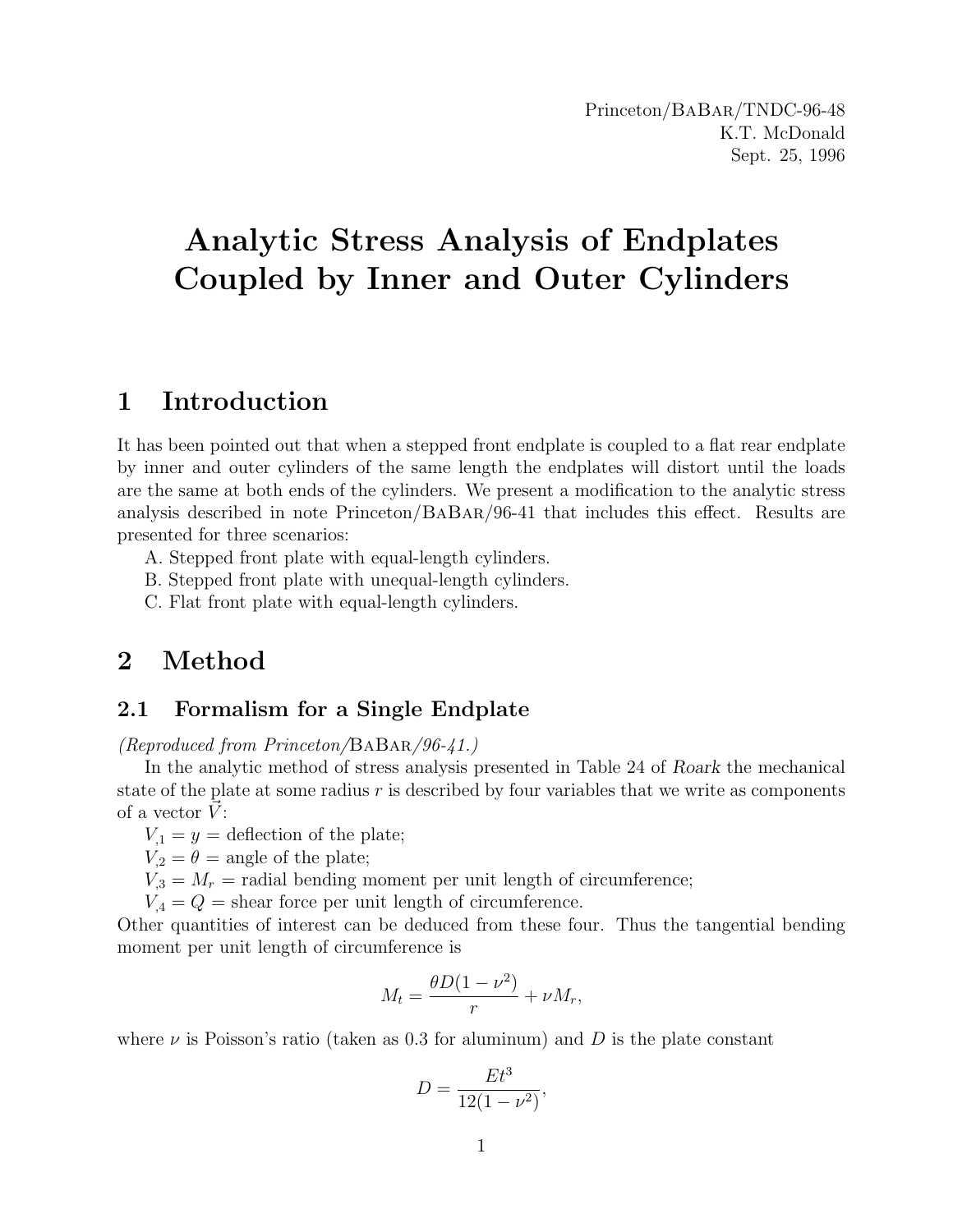where E is the Young's modulus (taken as  $7 \times 10^{10}$  Pa for aluminum) and t is the thickness of the plate (in the region of interest). The radial and tangential stresses are then related by

$$
\sigma_r = \frac{6M_r}{t^2}, \quad \text{and} \quad \sigma_t = \frac{6M_r}{t^2}.
$$

The values  $\vec{V}(r)$  are related to the values  $\vec{V}(b)$  at the inner radius b of an annular region by the matrix transformation

$$
\vec{V}(r) = \vec{M}(r, b) \cdot \vec{V}(b) + \vec{C}(r, b),
$$

where the matrix  $\hat{M}$  and vector  $\vec{C}$  are given in terms of analytic functions listed on pp. 398-399 and p. 404 of Roark.

We now consider a plate divided into *n* annular regions with inner radii  $b_i$ ,  $i = 1, ..., n$ . We desire the transformation

$$
\vec{V}(r) = \vec{M}(r, b_1) \cdot \vec{V}(b_1) + \vec{C}(r, b_1)
$$

between properties at radius r and those at the innermost radius  $b_1$ . This can be built iteratively out of transformations valid only within region  $i$ ,

$$
\vec{V}(b_{i+1}) = \vec{M}_i(b_{i+1}, b_i) \cdot \vec{V}(b_i) + \vec{C}_i(b_{i+1}, b_i),
$$

according to

$$
\vec{C}(b_{i+1}, b_1) = \vec{M}_i(b_{i+1}, b_i) \cdot \vec{C}(b_i, b_1) + \vec{C}_i(b_{i+1}, b_i),
$$

$$
\vec{M}(b_{i+1}, b_1) = \vec{M}_i(b_{i+1}, b_i) \cdot \vec{M}(b_i, b_1).
$$

To complete a solution, we must also have the values  $\vec{V}(b_1)$  at the inner radius. However, these are typically not completely known. Rather some mixtures of values at the inner and outer radius of the plate are specified by the boundary conditions.

#### 2.2 Coupling of Two Endplates by Cylinders

We now consider the case of two endplates, labelled  $F$  for front and  $R$  for rear. Correspondingly we consider the variable vectors  $\vec{V}_F$  and  $\vec{V}_R$ , transformation matrices  $\vec{M}_F$  and  $\vec{M}_R$  and constant vectors  $\vec{C}_R$  and  $\vec{C}_R$ .

To complete the solution here we need the 8 values of the variable vectors at the inner radius  $b_1 = b$ .

We are free to fix one point on the chamber, which I take to be the inner radius of the front endplate:

$$
y_F(b) = V_{F,1}(b) = 0.
$$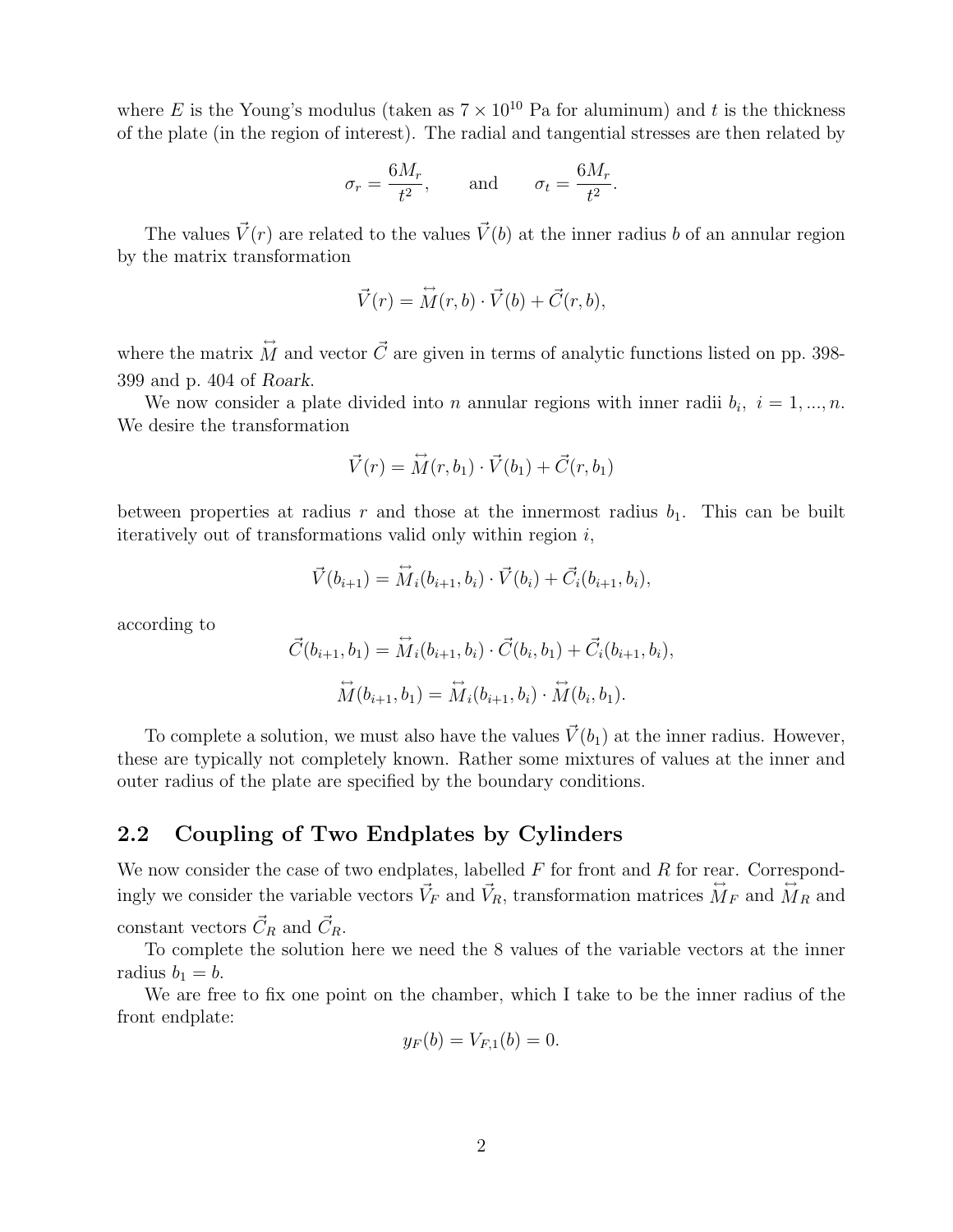#### 2.2.1 Bending Moments at the Inner and Outer Radii

If we suppose the joints at the inner and outer radii of the endplates provide only a simple support, then the bending moments must all be zero there:

$$
V_{F,3}(a) = V_{F,3}(b) = V_{R,3}(a) = V_{R,3}(b) = 0.
$$

However, it proves to be straightforward to allow these four bending moments to have specified values and the formalism below includes this option.

#### 2.2.2 Forces on the Inner and Outer Cylinders

The condition whose significance was not fully appreciated before is that the shear forces (per unit length of circumference) must be the same for both endplates at the outer radius since these are coupled by the outer cylinder:

$$
V_{F,4}(a) = V_{R,4}(a).
$$

Likewise the shear forces must be equal for both endplates at the inner radius:

$$
V_{F,4}(b) = V_{R,4}(b).
$$

#### 2.2.3 Compression of the Cylinders

Additional constraints arise from the lengths of the inner and outer cylinders. These are not constant, but undergo compression due to the wire load. If a cylinder made of a material with Young's modulus E has length l and thickness t then its compression  $\Delta y$  under a load Q per unit length of circumference is

$$
\Delta y = \frac{Ql}{tE}.
$$

In the case of the inner cylinder which is made of aluminum of length  $l_{\text{Al}}$  and thickness  $t_{\text{Al}}$ and beryllium of length  $l_{\text{Be}}$  and thickness  $t_{\text{Be}}$  the compression is

$$
\Delta y = Q \left( \frac{l_{\text{Al}}}{t_{\text{Al}} E_{\text{Al}}} + \frac{l_{\text{Be}}}{t_{\text{Be}} E_{\text{Be}}} \right).
$$

I summarize these relations in the form

$$
\Delta y = QS,
$$

and suppose the numerical values  $S_a$  and  $S_b$  for the outer and inner cylinders are known.

To incorporate these facts we must pay attention to some sign conventions. Endplate displacements  $y = V_{1}$  are positive when away from the direction of the wire load. That is, the  $y_F$  and  $y_R$  axes have opposite directions! Further, I take  $y_R = 0$  to be the position of the inner radius of the rear endplate under no wire load. Thus the  $y_F$  and  $y_R$  axes have different origins.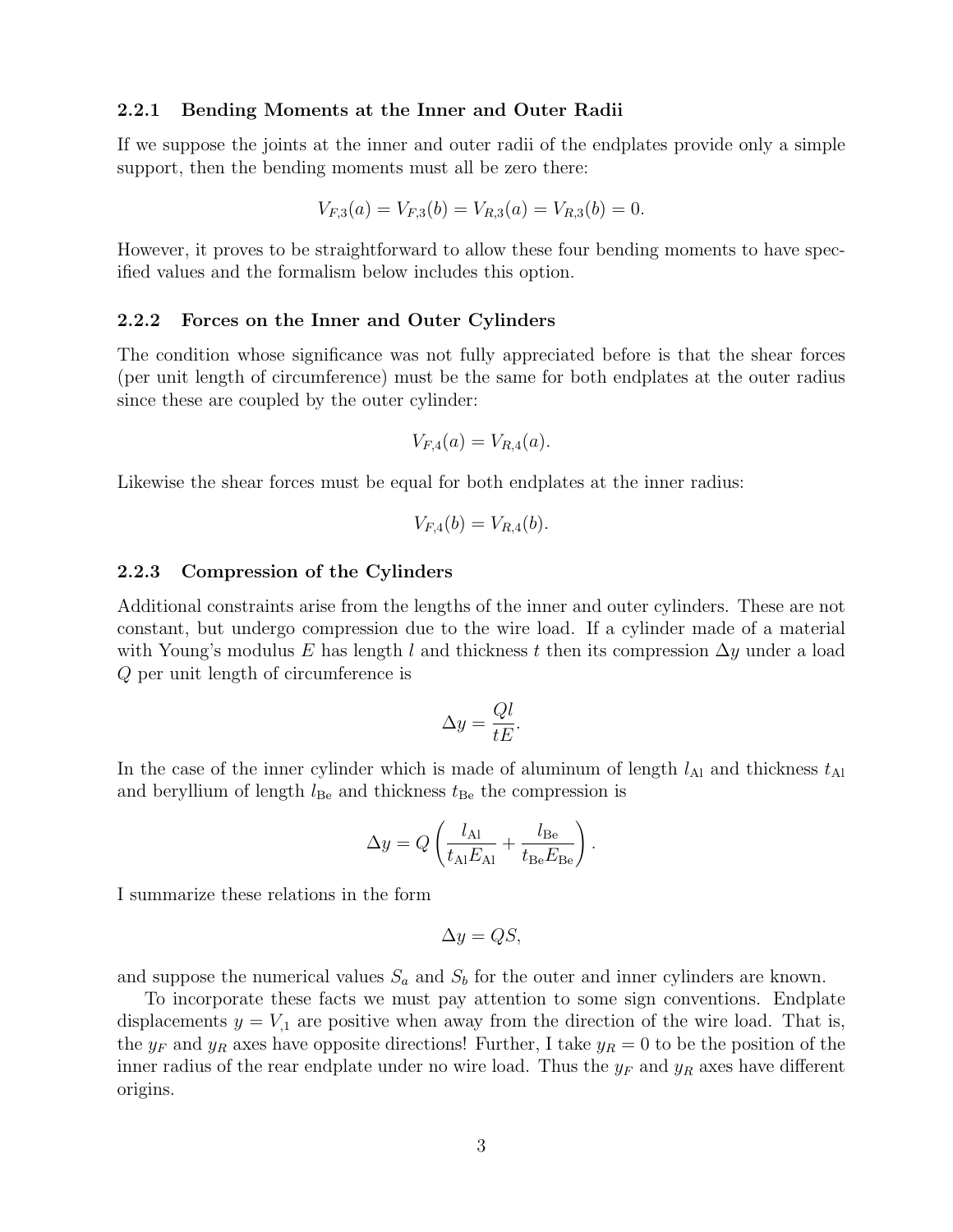Also, a shear force  $Q$  is considered positive if the material at the smaller radius exerts a force in the  $+y$  direction on the material at the larger radius. In particular,  $Q(b) = V_4(b) > 0$ but  $Q(a) < 0$  for our chamber.

Then the condition on the length of the inner cylinder under load becomes

$$
\Delta y(b) = V_{R,1}(b) = -S_b Q(b) = -S_b V_{F,4}(b),
$$

recalling that  $V_{F,1}(b) = 0$  by definition.

We allow the outer cylinder to be longer than the inner cylinder by an amount  $\Delta l$  under no load. Then the compression of the outer cylinder under load is related by

$$
\Delta y(a) = V_{R,1}(a) + V_{F,1}(a) - \Delta l = S_a V_{F,4}(a),
$$

noting the sign conventions, etc.

#### 2.2.4 A Relation Derived from  $V_{R,1}(a)$

We now deduce various relations among the values  $\vec{V}$  at the inner and outer radii using the known transformations  $\overleftrightarrow{M}(a, b)$  and constants  $\overrightarrow{C}(a, b)$ . We will find three equation involving the three unknowns  $V_{F,2}(b)$ ,  $V_{F,4}(b)$  and  $V_{R,2}(b)$ .

First we note that  $V_{F,1}(b) = 0$  so that

$$
V_{F,1}(a) = M_{F,1,2}V_{F,2}(b) + M_{F,1,3}V_{F,3}(b) + M_{F,1,4}V_{F,4}(b) + C_{F,1},
$$

and

$$
V_{F,4}(a) = M_{F,4,2}V_{F,2}(b) + M_{F,4,3}V_{F,3}(b) + M_{F,4,4}V_{F,4}(b) + C_{F,4},
$$

which can be combined with the expression for  $\Delta y(a)$  to give

$$
V_{R,1}(a) = (-M_{F,1,2} + S_a M_{F,4,2})V_{F,2}(b) + (-M_{F,1,3} + S_a M_{F,4,3})V_{F,3}(b) + (-M_{F,1,4} + S_a M_{F,4,4})V_{F,4}(b) - C_{F,1} + S_a C_{F,4} + \Delta l.
$$

We also have the direct transformation

$$
V_{R,1}(a) = M_{R,1,1}V_{R,1}(b) + M_{R,1,2}V_{R,2}(b) + M_{R,1,3}V_{R,3}(b) + M_{R,1,4}V_{R,4}(b) + C_{R,1}.
$$

But  $V_{R,1}(b)$  is also known from the relation on  $\Delta y(b)$  and  $V_{R,4}(b) = V_{F,4}(b)$ , so all the above combine to yield

$$
(S_a M_{F,4,2} - M_{F,1,2})V_{F,2}(b) + (S_a M_{F,4,4} + S_b M_{R,1,1} - M_{F,1,4} - M_{R,1,4})V_{F,4}(b) - M_{R,1,2}V_{R,2}(b)
$$
  
=  $C_{F,1} + C_{R,1} - S_a C_{F,4} - \Delta l + M_{R,1,3}V_{R,3}(b) + (M_{F,1,3} - S_a M_{F,4,3})V_{F,3}(b).$ 

#### **2.2.5** From  $V_{F,3}(a)$

A second relation derives from the transformation leading to  $V_{F,3}(a)$ :

$$
M_{F,3,2}V_{F,2}(b) + M_{F,3,4}V_{F,4}(b) = -C_{F,3} - M_{F,3,3}V_{F,3}(b) + V_{F,3}(a).
$$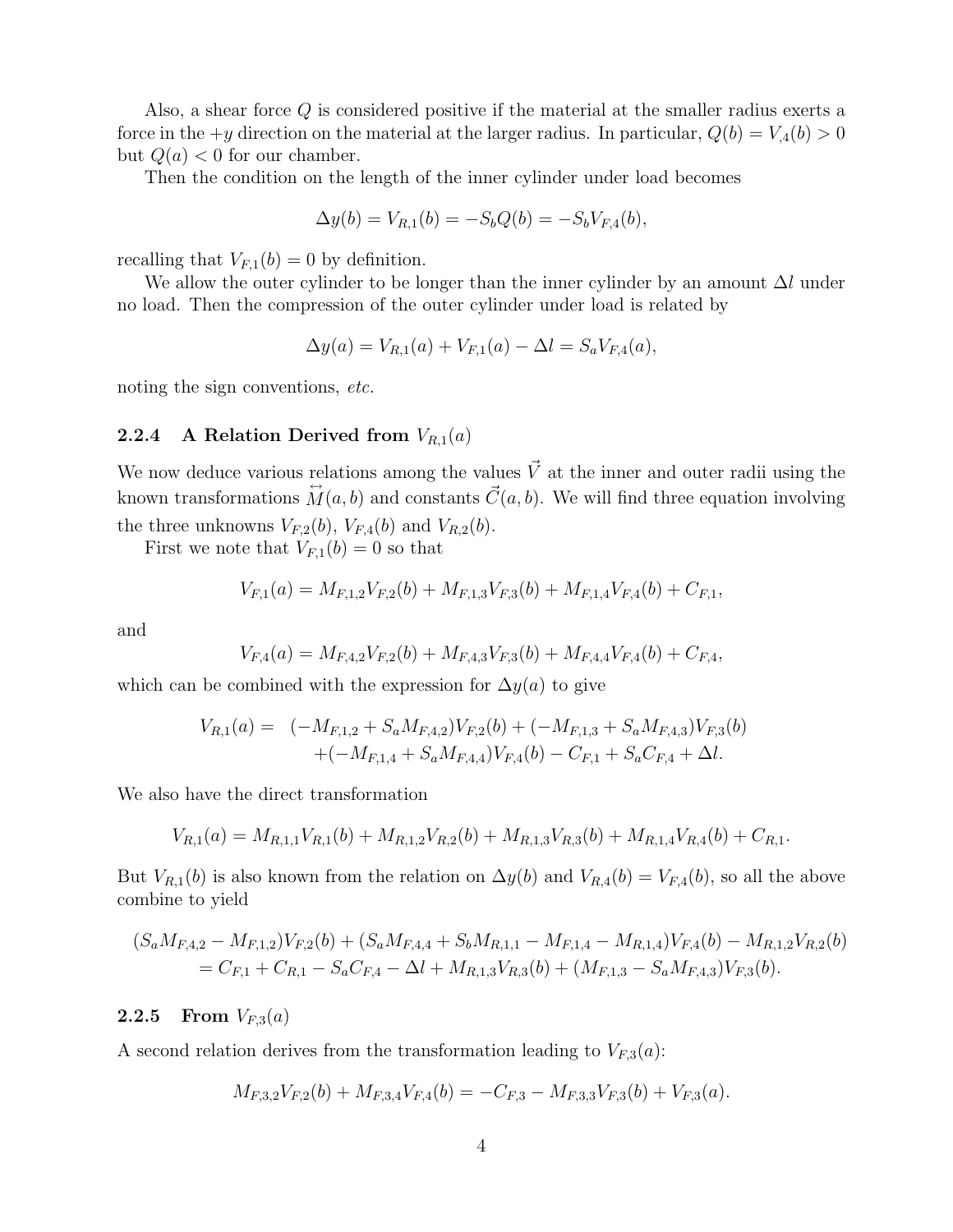#### **2.2.6** From  $V_{R,3}(a)$

The third relation derives from the transformation leading to  $V_{R,3}(a)$ :

 $(M_{R,3,4} - S_b M_{R,3,1}) V_{F,4}(b) + M_{R,3,2} V_{R,2}(b) = -C_{R,3} - M_{R,3,3} V_{R,3}(b) + V_{R,3}(a).$ 

#### 2.2.7 Completing the Solution

The three unknowns  $V_{F,2}(b)$ ,  $V_{F,4}(b)$  and  $V_{R,2}(b)$  are now determined by the solution of these three simultaneous linear equations. The remaining values of  $\vec{V}_R(b)$  follow at once from relations stated above.

The FORTRAN program case2 chamber.for that implements this procedure can be found in the Princeton Technical Notes Web page.

#### 2.2.8 Case of Known Angles at the Inner and Outer Radii

Suppose instead of having known moments  $V_{3}$  at the inner and outer radii, the angles  $V_{2}$ are known there. The preceding formalism holds with only slight modifications.

The constraints discussed in secs. 2.2.2 and 2.2.3 still hold. It proves convenient to take  $V_{F,3}(b)$ ,  $V_{F,4}(b)$  and  $V_{R,3}(b)$  as the three unknown parameters. Then we can immediately rewrite the result of sec. 2.2.4 as

$$
(S_a M_{F,4,3} - M_{F,1,3})V_{F,3}(b) + (S_a M_{F,4,4} + S_b M_{R,1,1} - M_{F,1,4} - M_{R,1,4})V_{F,4}(b) - M_{R,1,3}V_{R,3}(b)
$$
  
=  $C_{F,1} + C_{R,1} - S_a C_{F,4} - \Delta l + M_{R,1,2}V_{R,2}(b) + (M_{F,1,2} - S_a M_{F,4,2})V_{F,2}(b).$ 

A second relation derives from the transformation leading to  $V_{F,2}(a)$ :

$$
M_{F,2,3}V_{F,3}(b) + M_{F,2,4}V_{F,4}(b) = -C_{F,2} - M_{F,2,2}V_{F,2}(b) + V_{F,2}(a).
$$

The third relation derives from the transformation leading to  $V_{R,3}(a)$ :

$$
(M_{R,2,4} - S_b M_{R,2,1})V_{F,4}(b) + M_{R,2,3} V_{R,3}(b) = -C_{R,2} - M_{R,2,2} V_{R,2}(b) + V_{R,2}(a).
$$

The rest of the solution proceeds in a manner similar to the case of known moments.

## 3 Corrections for Holes

#### (Reproduced from Princeton/BaBar/96-41.)

The analytic calculation described above assumes the plate is homogeneous within each annular region. In particular, there are no holes. To a good approximation the effect of small holes drilled in the plate is twofold:

1. The modulus is reduced. Both our ALGOR finite-element analysis and John Hodgson's ANSYS calculation (June 27, 1996) indicate that the effective modulus is 1/1.5 times the nominal  $7 \times 10^{10}$  Pa for aluminum.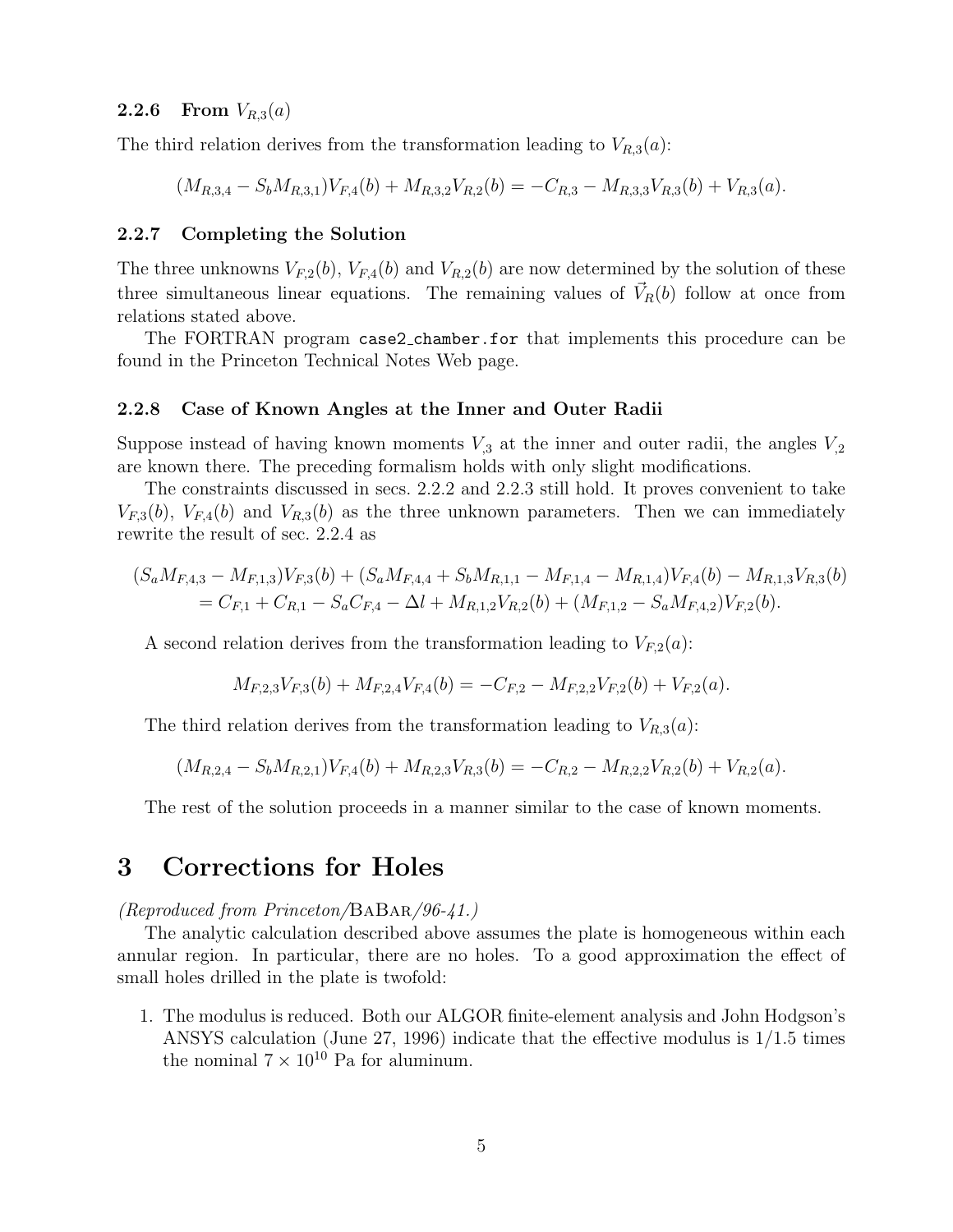2. The peak stress around the holes is greater than the stress in a plate with no holes. Table 37, Cases 6 and 7 of Roark discusses analytic calculations of the stress-concentration factor around holes for various idealized patterns of bending; this factor varies between 2 and 3. Our ALGOR finite-element analysis indicates a factor of 2.2 for the geometry of the BaBar endplate, while Hodgson's result indicate that a factor of 4.1 holds. This discrepancy is not understood. The present version of the program case2 step.for uses a value of 4.1.

# 4 Results Assuming Simply Supported Endplates

If the joints between the endplates and the cylinders transmit no bending moments we have the case of simply supported endplates. This corresponds to setting

$$
V_{F,3}(a) = V_{F,3}(b) = V_{R,3}(a) = V_{R,3}(b) = 0.
$$

in the formalism of sec. 2.2.

#### 4.1 Stepped Front Plate with Equal-Length Cylinders

Many of the parameters describing the 51 regions used in the stress analysis are listed in Table 1 for a front endplate stepped between 24 and 12 mm. The wire tensions are taken as 34, 86 and 182 gm for the 20-, 80- and  $120$ - $\mu$ m wires, respectively, following TNDC-96-43 by C. Hearty. The total wire load is 3502 kg for the 7104 sense wires, 7104 clearing wires and 14560 field wires. The endplate simulated in Table 1 has thickness  $t = 24$  mm out to a radius of 47 cm, and thickness 12 mm at larger radii. Tables 2 and 3 summarize some of the results of the stress analysis based on the parameters listed in Table 1.

Figure 1 presents some of the key results in graphical form. Of particular note is the displacements of the endplates at their outer radii: the front endplate moves about 1 mm away from the interior while the rear endplate moves 1 mm towards the interior.

The chamber takes on a mild parallelogram shape in its half section. This occurs because the thin, outer region of the front plate is not as stiff as the rear plate. It must bend a lot to develop enough force to resist the push of the outer cylinder.

The 1-mm-displacement of the outer radius of the rear chamber has been considered so large as to be unacceptable for mounting of the electronics boards.

### 4.2 Stepped Front Plate with Unequal-Length Cylinders

The most favorable scenario for mounting the electronics on the rear endplate is that the displacements at the inner and outer radius be equal. [They cannot be zero due to compression of the inner and outer cylinders.]

If the outer cylinder is made longer than the inner cylinder the front plate will be forced into greater distortion, causing it to develop greater restoring forces that can push the rear endplate back into the desired state. Calculations show that an extra length of 3.1 mm is required for this. See Fig. 2.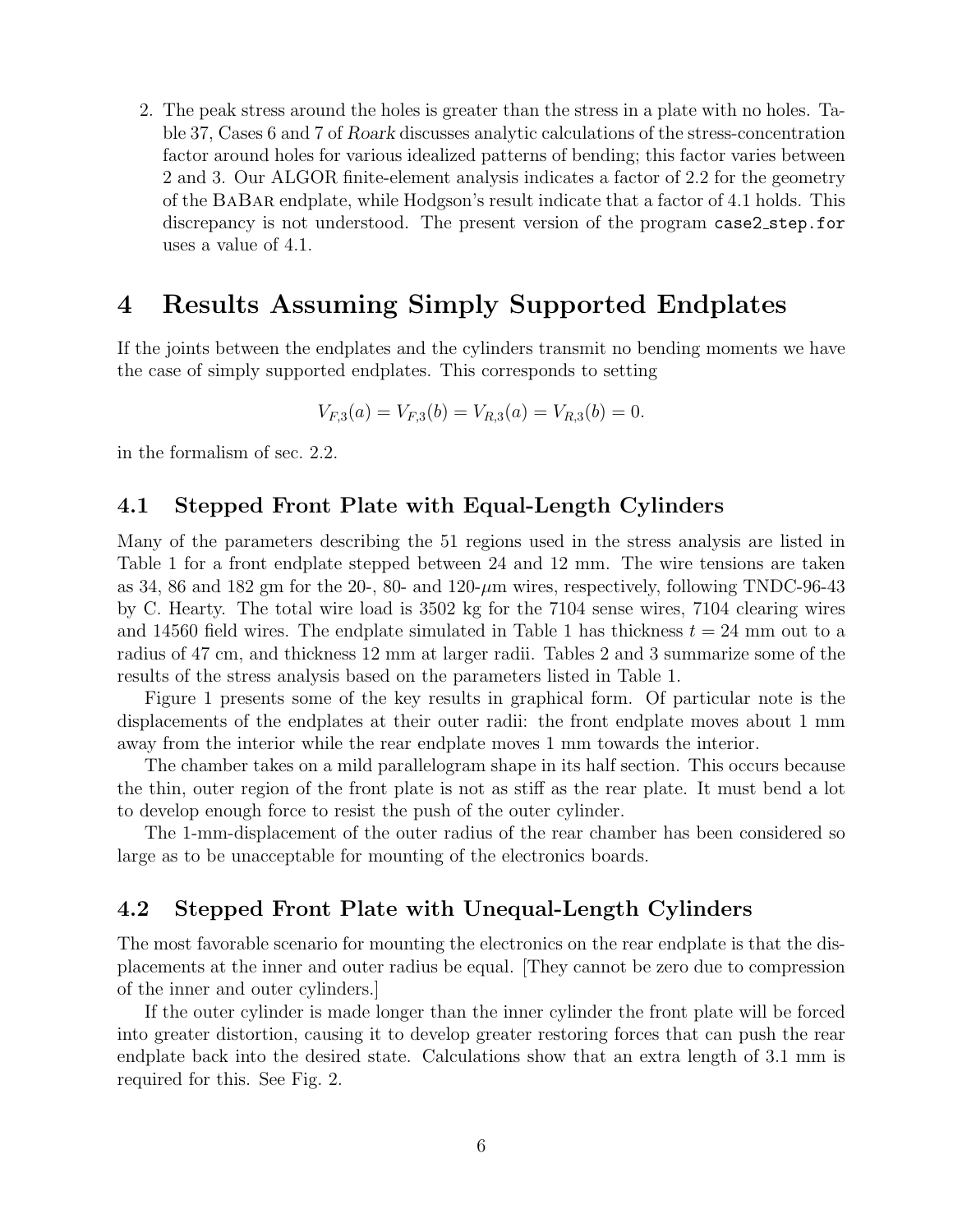| Region                                                                                                                                                                                                                                                                                                                                                                                         | Inner<br>Radius<br>(cm)                                                                                                                                                                                                                                                                                                                                                                                                                                                                                          | No. of<br>Sense<br>Wires                                                                                                                                                                                                                                                                                                                                                                                                                                                                                                                                                 | No. of<br>Clear<br><b>Wires</b>                                                                                                                                                                                                                                                                                                                                                                                                                                                                                                                                                                                                                                  | No. of<br>Field<br><b>Wires</b>                                                                                                                                                                                                                                                                                                                                                                                                                                                                                                                          | Load<br>Pressure<br>(Pa)                                                                                                                                                                                                                                                                                                                                                                                                                                                                             | Modulus<br>Factor                                                                                                                                                                                                                                                                                                                                                                                                                                               | Hole<br><b>Stress</b><br>Factor                                                                                                                                                                                                                                                                                                                                                                     | $t\,$<br>(mm)                                                                                                                                                                                                                                                                                                                                    | Plate<br>Constant<br>(N)                                                                                                                                                                                                                                                                                                                                                                                                                                                                                                                                                                               |
|------------------------------------------------------------------------------------------------------------------------------------------------------------------------------------------------------------------------------------------------------------------------------------------------------------------------------------------------------------------------------------------------|------------------------------------------------------------------------------------------------------------------------------------------------------------------------------------------------------------------------------------------------------------------------------------------------------------------------------------------------------------------------------------------------------------------------------------------------------------------------------------------------------------------|--------------------------------------------------------------------------------------------------------------------------------------------------------------------------------------------------------------------------------------------------------------------------------------------------------------------------------------------------------------------------------------------------------------------------------------------------------------------------------------------------------------------------------------------------------------------------|------------------------------------------------------------------------------------------------------------------------------------------------------------------------------------------------------------------------------------------------------------------------------------------------------------------------------------------------------------------------------------------------------------------------------------------------------------------------------------------------------------------------------------------------------------------------------------------------------------------------------------------------------------------|----------------------------------------------------------------------------------------------------------------------------------------------------------------------------------------------------------------------------------------------------------------------------------------------------------------------------------------------------------------------------------------------------------------------------------------------------------------------------------------------------------------------------------------------------------|------------------------------------------------------------------------------------------------------------------------------------------------------------------------------------------------------------------------------------------------------------------------------------------------------------------------------------------------------------------------------------------------------------------------------------------------------------------------------------------------------|-----------------------------------------------------------------------------------------------------------------------------------------------------------------------------------------------------------------------------------------------------------------------------------------------------------------------------------------------------------------------------------------------------------------------------------------------------------------|-----------------------------------------------------------------------------------------------------------------------------------------------------------------------------------------------------------------------------------------------------------------------------------------------------------------------------------------------------------------------------------------------------|--------------------------------------------------------------------------------------------------------------------------------------------------------------------------------------------------------------------------------------------------------------------------------------------------------------------------------------------------|--------------------------------------------------------------------------------------------------------------------------------------------------------------------------------------------------------------------------------------------------------------------------------------------------------------------------------------------------------------------------------------------------------------------------------------------------------------------------------------------------------------------------------------------------------------------------------------------------------|
| $\mathbf{1}$<br>23456789<br>10<br>$\begin{array}{c} 11 \\ 12 \end{array}$<br>$\begin{array}{c} 13 \\ 14 \\ 15 \\ 16 \\ 17 \end{array}$<br>$\frac{18}{19}$<br>$20\,$<br>$\frac{21}{22}$<br>$\frac{22}{23}$<br>24<br>$25\,$<br><b>26</b><br>27<br><b>28</b><br>$\substack{29\\30}$<br>$\frac{31}{32}$<br>$\frac{34}{35}$<br>36<br>37<br>38<br>39<br>40<br>41<br>42<br>43<br>44<br>45<br>46<br>47 | 23.5<br>$25.3\,$<br>26.6<br>27.8<br>29.0<br>$\frac{30.2}{31.2}$<br>32.4<br>$33.6\,$<br>34.8<br>$\begin{array}{c} 36.0 \\ 36.5 \end{array}$<br>37.6<br>$38.8\,$<br>$\begin{array}{c} 40.0 \\ 41.2 \end{array}$<br>41.7<br>42.9<br>44.0<br>45.2<br>46.4<br>47.5<br>48.7<br>49.8<br>$\begin{array}{c} 51.0 \\ 52.2 \end{array}$<br>52.7<br>53.9<br>55.1<br>$56.2\,$<br>57.4<br>57.9<br>59.1<br>60.3<br>61.5<br>62.6<br>63.7<br>64.9<br>66.1<br>67.2<br>68.4<br>68.9<br>$70.1\,$<br>71.3<br>$72.5\,$<br>73.6<br>74.1 | $\theta$<br>96<br>96<br>$\begin{array}{c} 96 \\ 96 \end{array}$<br>$\begin{array}{c} 0 \\ 112 \\ 112 \end{array}$<br>$112\,$<br>$112\,$<br>$\begin{array}{c} 0 \\ 128 \end{array}$<br>$\frac{128}{128}$<br>$128$<br>$\overline{0}$<br>144<br>144<br>144<br>144<br>$\begin{array}{c} 0 \\ 176 \end{array}$<br>176<br>$176\,$<br>$176\,$<br>$\boldsymbol{0}$<br>192<br>$\frac{192}{192}$<br>$\frac{192}{192}$<br>$\boldsymbol{0}$<br>208<br>208<br>208<br>208<br>$\theta$<br>224<br>$224\,$<br>224<br>224<br>$\theta$<br>240<br>240<br>240<br>240<br>$\overline{0}$<br>256 | $\begin{array}{c} 0 \\ 192 \end{array}$<br>$\boldsymbol{0}$<br>$\boldsymbol{0}$<br>$192\,$<br>$\theta$<br>224<br>$\begin{smallmatrix} 0\\0 \end{smallmatrix}$<br>224<br>$\boldsymbol{0}$<br>$256\,$<br>$\begin{smallmatrix} 0\\0 \end{smallmatrix}$<br>256<br>$\theta$<br>$\boldsymbol{288}$<br>$\theta$<br>$\overline{0}$<br>288<br>$\theta$<br>$352\,$<br>$\begin{matrix} 0 \\ 0 \end{matrix}$<br>352<br>$\theta$<br>384<br>$\boldsymbol{0}$<br>$\boldsymbol{0}$<br>$384\,$<br>$\theta$<br>416<br>$\theta$<br>$\theta$<br>$416\,$<br>$\theta$<br>448<br>$\theta$<br>$\overline{0}$<br>448<br>$\theta$<br>480<br>$\theta$<br>$\theta$<br>480<br>$\theta$<br>512 | $\boldsymbol{0}$<br>$\frac{288}{192}$<br>$\frac{192}{192}$<br>$\boldsymbol{0}$<br>$224\,$<br>$224\,$<br>224<br>224<br>$\begin{array}{c} 0 \\ 256 \end{array}$<br>$\frac{256}{256}$<br>$256\,$<br>$\begin{array}{c} 0 \\ 288 \end{array}$<br>$\frac{288}{288}$<br>$\begin{array}{c} 288 \\ 0 \\ 352 \\ 352 \\ 352 \\ 352 \\ \end{array}$<br>$\boldsymbol{0}$<br>$\frac{384}{384}$<br>$\frac{384}{384}$<br>$\boldsymbol{0}$<br>416<br>416<br>416<br>416<br>$\theta$<br>448<br>448<br>448<br>448<br>$\theta$<br>480<br>480<br>480<br>480<br>$\theta$<br>512 | 0.0<br>$\frac{32.9}{18.4}$<br>$17.8$<br>$24.7$<br>$0.0$<br>$26.3$<br>$17.8$<br>17.2<br>$24.1\,$<br>$\frac{0.0}{26.0}$<br>$\frac{17.6}{17.1}$<br>$23.8\,$<br>$\frac{0.0}{25.7}$<br>17.4<br>17.0<br>$\begin{array}{c} 23.9 \\ 0.0 \\ 27.1 \end{array}$<br>$19.0\,$<br>$18.5$<br>$25.7$<br>$0.0$<br>$27.2$<br>$18.5\,$<br>$\substack{18.2\\25.5}$<br>$\frac{0.0}{26.8}$<br>18.3<br>$\substack{18.0\\25.5}$<br>0.0<br>26.0<br>18.2<br>17.7<br>24.9<br>0.0<br>26.0<br>17.9<br>17.6<br>24.8<br>0.0<br>25.8 | 1.00<br>$\begin{array}{c} 0.67 \\ 0.67 \end{array}$<br>$0.67\,$<br>$0.67\,$<br>1.00<br>0.67<br>0.67<br>0.67<br>0.67<br>1.00<br>0.67<br>$0.67\,$<br>$0.67\,$<br>0.67<br>1.00<br>0.67<br>0.67<br>0.67<br>$0.67\,$<br>$1.00\,$<br>0.67<br>$0.67\,$<br>0.67<br>0.67<br>$1.00\,$<br>0.67<br>0.67<br>$0.67\,$<br>$0.67\,$<br>1.00<br>$0.67\,$<br>0.67<br>0.67<br>0.67<br>1.00<br>0.67<br>0.67<br>0.67<br>0.67<br>1.00<br>0.67<br>0.67<br>0.67<br>0.67<br>1.00<br>0.67 | 1.0<br>4.1<br>4.1<br>4.1<br>4.1<br>$1.0\,$<br>4.1<br>4.1<br>4.1<br>4.1<br>$1.0\,$<br>4.1<br>4.1<br>4.1<br>4.1<br>$1.0\,$<br>4.1<br>4.1<br>4.1<br>$\underset{1.0}{\overset{4.1}{\cdot}}$<br>4.1<br>4.1<br>4.1<br>4.1<br>$1.0\,$<br>4.1<br>4.1<br>$\underset{4.1}{^{4.1}}$<br>$1.0\,$<br>4.1<br>4.1<br>4.1<br>4.1<br>1.0<br>4.1<br>4.1<br>4.1<br>4.1<br>1.0<br>4.1<br>4.1<br>4.1<br>4.1<br>1.0<br>4.1 | 24.24.24.24.<br>$\begin{array}{c} 24. \\ 24. \\ 24. \\ 24. \end{array}$<br>24.<br>24.24.24.24.24.24.24.24.<br>24.24.24.12.12.12.<br>$\frac{12}{12}$ .<br>12.<br>12.<br>$\frac{12}{12}$ .<br>$\frac{12}{12}$ .<br>$12. \,$<br>12.<br>12.<br>$\frac{12}{12}$ .<br>12.<br>12.<br>12.<br>12.<br>12.<br>12.<br>12.<br>12.<br>12.<br>12.<br>12.<br>12. | 90495.<br>60330.<br>60330.<br>60330.<br>60330.<br>90495.<br>$60330.\,\,60330.$<br>60330.<br>60330.<br>$\begin{array}{c} 90495. \\ 60330. \end{array}$<br>60330.<br>60330.<br>60330.<br>$\begin{array}{c} 90495. \\ 60330. \end{array}$<br>60330.<br>60330.<br>60330.90495.<br>7541.<br>7541.<br>7541.<br>$\!\! \begin{array}{c} 7541. \\ 11312. \end{array}$<br>7541.<br>7541.<br>7541.<br>7541.<br>11312.<br>7541.<br>7541.<br>7541.<br>7541.<br>11312.<br>7541.<br>7541.<br>7541.<br>7541.<br>11312.<br>7541.<br>$\begin{array}{r} 7541. \\ 7541. \\ 7541. \\ 11312. \\ \hline \end{array}$<br>7541. |
| 48<br>49<br>50<br>51                                                                                                                                                                                                                                                                                                                                                                           | 75.3<br>76.5<br>77.7<br>79.0                                                                                                                                                                                                                                                                                                                                                                                                                                                                                     | 256<br>256<br>256<br>$\theta$                                                                                                                                                                                                                                                                                                                                                                                                                                                                                                                                            | $\theta$<br>$\theta$<br>512<br>$\theta$                                                                                                                                                                                                                                                                                                                                                                                                                                                                                                                                                                                                                          | 512<br>512<br>768<br>$\theta$                                                                                                                                                                                                                                                                                                                                                                                                                                                                                                                            | 17.7<br>17.5<br>29.0<br>0.0                                                                                                                                                                                                                                                                                                                                                                                                                                                                          | 0.67<br>0.67<br>0.67<br>1.00                                                                                                                                                                                                                                                                                                                                                                                                                                    | 4.1<br>4.1<br>4.1<br>1.0                                                                                                                                                                                                                                                                                                                                                                            | 12.<br>12.<br>12.<br>12.                                                                                                                                                                                                                                                                                                                         | 7541.7541.<br>7541.<br>11312.                                                                                                                                                                                                                                                                                                                                                                                                                                                                                                                                                                          |

Table 1: Input parameters for a stress analysis of a stepped endplate.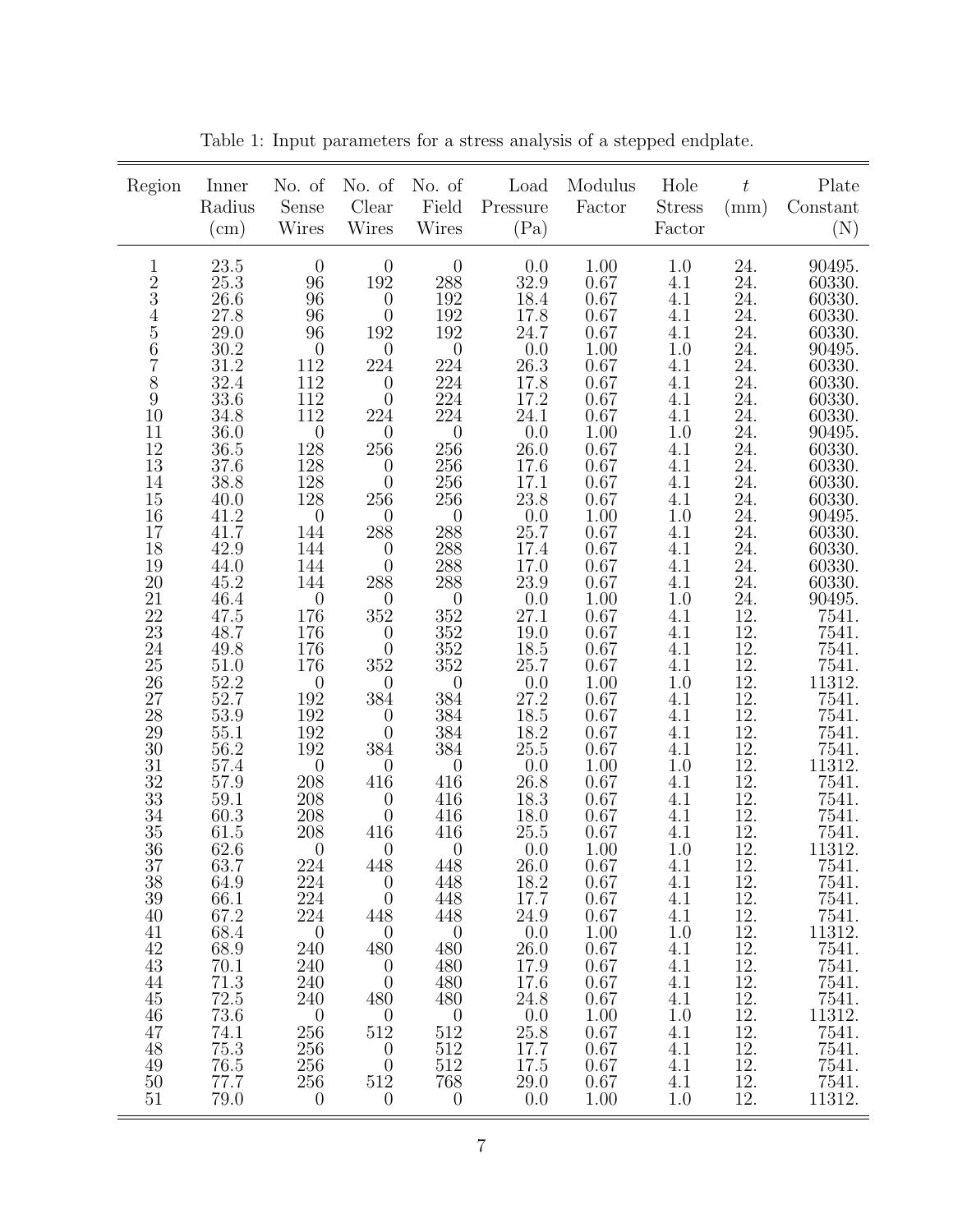| Region                                                                                                                                                                                                                                                                                                                                                       | Mid<br>Radius<br>(cm)                                                                                                                                                                                                                                                                                                                                                                                                            | $\Delta z$<br>(mm)                                                                                                                                                                                                                                                                                                                                                                                                                                                                                                                                                                                                 | $\theta$<br>(mrad)                                                                                                                                                                                                                                                                                                                                                                                                                                                      | $M_r$<br>(kN)                                                                                                                                                                                                                                                                                                                                                                                                                                                                                                                                                                | $M_t$<br>(kN)                                                                                                                                                                                                                                                                                                                                                                                                                                                                                                                                                                                    | Load<br>(kg)                                                                                                                                                                                                                                                                                                                                                                                                                                                                                                                                      | $\sigma_r$<br>(MPa)                                                                                                                                                                                                                                                                                                                                                                                                                                | $\sigma_t$<br>(MPa)                                                                                                                                                                                                                                                                                                                                                                                                                                                                                         |
|--------------------------------------------------------------------------------------------------------------------------------------------------------------------------------------------------------------------------------------------------------------------------------------------------------------------------------------------------------------|----------------------------------------------------------------------------------------------------------------------------------------------------------------------------------------------------------------------------------------------------------------------------------------------------------------------------------------------------------------------------------------------------------------------------------|--------------------------------------------------------------------------------------------------------------------------------------------------------------------------------------------------------------------------------------------------------------------------------------------------------------------------------------------------------------------------------------------------------------------------------------------------------------------------------------------------------------------------------------------------------------------------------------------------------------------|-------------------------------------------------------------------------------------------------------------------------------------------------------------------------------------------------------------------------------------------------------------------------------------------------------------------------------------------------------------------------------------------------------------------------------------------------------------------------|------------------------------------------------------------------------------------------------------------------------------------------------------------------------------------------------------------------------------------------------------------------------------------------------------------------------------------------------------------------------------------------------------------------------------------------------------------------------------------------------------------------------------------------------------------------------------|--------------------------------------------------------------------------------------------------------------------------------------------------------------------------------------------------------------------------------------------------------------------------------------------------------------------------------------------------------------------------------------------------------------------------------------------------------------------------------------------------------------------------------------------------------------------------------------------------|---------------------------------------------------------------------------------------------------------------------------------------------------------------------------------------------------------------------------------------------------------------------------------------------------------------------------------------------------------------------------------------------------------------------------------------------------------------------------------------------------------------------------------------------------|----------------------------------------------------------------------------------------------------------------------------------------------------------------------------------------------------------------------------------------------------------------------------------------------------------------------------------------------------------------------------------------------------------------------------------------------------|-------------------------------------------------------------------------------------------------------------------------------------------------------------------------------------------------------------------------------------------------------------------------------------------------------------------------------------------------------------------------------------------------------------------------------------------------------------------------------------------------------------|
| $\mathbf{1}$<br>$\frac{2}{3}$<br>$\frac{5}{6}$<br>$\begin{array}{c} 7 \\ 8 \\ 9 \end{array}$<br>10<br>11<br>12<br>13<br>14<br>15<br>16<br>17<br>18<br>19<br>$20\,$<br>21<br>22<br>23<br>24<br>25<br>26<br>27<br>28<br>29<br>30<br>31<br>32<br>33<br>34<br>35<br>36<br>37<br>38<br>39<br>40<br>41<br>42<br>43<br>44<br>45<br>46<br>47<br>48<br>49<br>50<br>51 | 24.4<br>$26.0\,$<br>27.2<br>28.4<br>29.6<br>30.7<br>31.8<br>33.0<br>34.2<br>35.4<br>36.2<br>37.1<br>38.2<br>$39.4\,$<br>40.6<br>41.4<br>42.3<br>43.5<br>44.6<br>45.8<br>46.9<br>48.1<br>49.3<br>50.4<br>51.6<br>52.4<br>$53.3\,$<br>54.5<br>55.6<br>56.8<br>57.7<br>58.5<br>59.7<br>60.9<br>62.0<br>63.2<br>64.3<br>65.5<br>66.7<br>67.8<br>68.7<br>69.5<br>70.7<br>71.9<br>73.0<br>73.9<br>74.7<br>75.9<br>77.1<br>78.3<br>80.0 | $-0.052$<br>$-0.141$<br>$-0.211$<br>$-0.275$<br>$-0.338$<br>$-0.397$<br>$-0.456$<br>$-0.515$<br>$-0.573$<br>$-0.629$<br>$-0.668$<br>$-0.707$<br>$-0.760$<br>$-0.811$<br>$-0.861$<br>$-0.896$<br>$-0.930$<br>$-0.976$<br>$-1.020$<br>$-1.063$<br>$-1.103$<br>$-1.141$<br>$-1.171$<br>$-1.190$<br>$-1.199$<br>$-1.199$<br>$-1.195$<br>$-1.181$<br>$-\bar{1}.156$<br>$-1.121$<br>$-1.090$<br>$-1.055$<br>$-0.997$<br>$-0.930$<br>$-0.855$<br>$-0.775$<br>$-0.688$<br>$-0.591$<br>$-0.486$<br>$-0.374$<br>$-0.290$<br>$-0.204$<br>$-0.077$<br>0.054<br>0.191<br>0.290<br>0.391<br>$0.536\,$<br>0.683<br>0.841<br>1.045 | $-5.7$<br>$-5.6$<br>$-5.5$<br>$-5.4$<br>$-5.3$<br>$-5.2$<br>$-5.1$<br>$-5.0$<br>$-4.8$<br>$-4.7$<br>$-4.6$<br>$-4.6$<br>$-4.4$<br>$-4.3$<br>$-4.2$<br>$-4.1$<br>$-4.0$<br>$-3.8$<br>$-3.7$<br>$-3.6$<br>$-3.5$<br>$-3.0$<br>$-2.1$<br>$-1.2$<br>$-0.3$<br>0.2<br>0.8<br>$1.7\,$<br>$2.5\,$<br>3.4<br>$3.9\,$<br>$4.5\,$<br>5.3<br>6.1<br>6.8<br>7.4<br>7.9<br>8.6<br>9.2<br>9.8<br>10.1<br>10.5<br>10.9<br>11.4<br>11.7<br>11.9<br>12.1<br>12.4<br>12.5<br>12.7<br>12.7 | 19.0<br>71.2<br>126.1<br>174.2<br>218.7<br>250.0<br>280.9<br>317.8<br>351.6<br>382.4<br>399.9<br>416.7<br>440.7<br>462.1<br>481.0<br>491.1<br>500.4<br>513.2<br>$\begin{array}{c} 523.6 \\ 531.9 \end{array}$<br>$535.2\,$<br>$542.3\,$<br>552.8<br>560.3<br>565.2<br>566.8<br>567.5<br>$\begin{array}{c} 565.8 \\ 561.7 \end{array}$<br>555.3<br>549.1<br>542.3<br>$\begin{array}{c} 530.1 \\ 515.7 \end{array}$<br>499.5<br>482.1<br>464.2<br>443.0<br>420.0<br>395.0<br>376.0<br>$356.5\,$<br>326.8<br>295.4<br>262.2<br>237.5<br>212.3<br>174.8<br>135.6<br>92.3<br>33.8 | $-1892.4$<br>$-1140.3$<br>$-1047.3$<br>$-965.9$<br>$-890.5$<br>-1282.0<br>$-767.0$<br>$-704.5$<br>$-646.2$<br>$-591.8$<br>$-901.2$<br>$-523.2$<br>$-476.6$<br>$-432.9$<br>$-391.9$<br>$-629.9$<br>$-341.0$<br>$-306.4$<br>$-274.2$<br>$-244.2$<br>$-418.7$<br>$137.3\,$<br>153.8<br>$\begin{array}{c} 168.6 \\ 182.1 \end{array}$<br>191.5<br>$197.3\,$<br>$207.4\,$<br>216.1<br>223.4<br>250.0<br>230.2<br>$\substack{234.2 \\ 237.0}$<br>238.5<br>276.8<br>236.1<br>234.3<br>231.4<br>227.4<br>272.9<br>218.8<br>211.9<br>203.7<br>194.5<br>241.4<br>179.1<br>167.2<br>154.1<br>139.1<br>171.2 | 1518.<br>1501.<br>1452.<br>1416.<br>1372.<br>1348.<br>1316.<br>1263.<br>1220.<br>1168.<br>1148.<br>1101.<br>1041.<br>991.<br>931.<br>902.<br>855.<br>786.<br>$\begin{array}{c} 730. \\ 662. \end{array}$<br>622.<br>572.<br>488.<br>$\frac{419}{335}$ .<br>287.<br>231.<br>139.<br>64.<br>$-28.$<br>$-83.$<br>$-141.$<br>$-241$ .<br>$-323$ .<br>$-423.$<br>$-482.$<br>$-545.$<br>$-652.$<br>$-741.$<br>$-848.$<br>$-917.$<br>$-980.$<br>$-1095.$<br>$-1190.$<br>$-1305.$<br>$-1380.$<br>$-1446.$<br>$-1569.$<br>$-1670.$<br>$-1815.$<br>$-1904.$ | 0.2<br>3.0<br>5.4<br>7.4<br>$\frac{9.3}{2.6}$<br>12.0<br>13.6<br>15.0<br>16.3<br>$4.\overline{2}$<br>17.8<br>18.8<br>19.7<br>$20.5\,$<br>5.1<br>21.4<br>$21.9\,$<br>$\overset{22.4}{_{22.7}}$<br>5.6<br>92.6<br>94.4<br>95.7<br>96.6<br>23.6<br>96.9<br>96.7<br>96.0<br>94.9<br>22.9<br>92.6<br>90.6<br>88.1<br>85.3<br>20.1<br>79.3<br>75.7<br>71.7<br>67.5<br>15.7<br>60.9<br>55.8<br>50.5<br>44.8<br>9.9<br>36.3<br>29.9<br>23.2<br>15.8<br>1.4 | $-19.7$<br>$-48.7$<br>$-44.7$<br>$-41.3$<br>$-38.0$<br>$-13.4$<br>$-32.8$<br>$-30.1$<br>$-27.6$<br>$-25.3$<br>$-9.4$<br>$-22.3$<br>$-20.4$<br>$-18.5$<br>$-16.7$<br>$-6.6$<br>$-14.6$<br>$\textbf{-13.1}$<br>$-11.7$<br>$-10.4$<br>$-4.4$<br>$23.5\,$<br>26.3<br>28.8<br>31.1<br>8.0<br>33.7<br>$35.4\,$<br>$36.9\,$<br>38.2<br>$10.4\,$<br>$39.3\,$<br>40.0<br>40.5<br>40.7<br>11.5<br>40.3<br>40.0<br>39.5<br>38.8<br>11.4<br>37.4<br>36.2<br>34.8<br>33.2<br>10.1<br>30.6<br>28.6<br>26.3<br>23.8<br>7.1 |

Table 2: Deflections and stress for a  $24/12\mbox{-mm-thick}$  front endplate.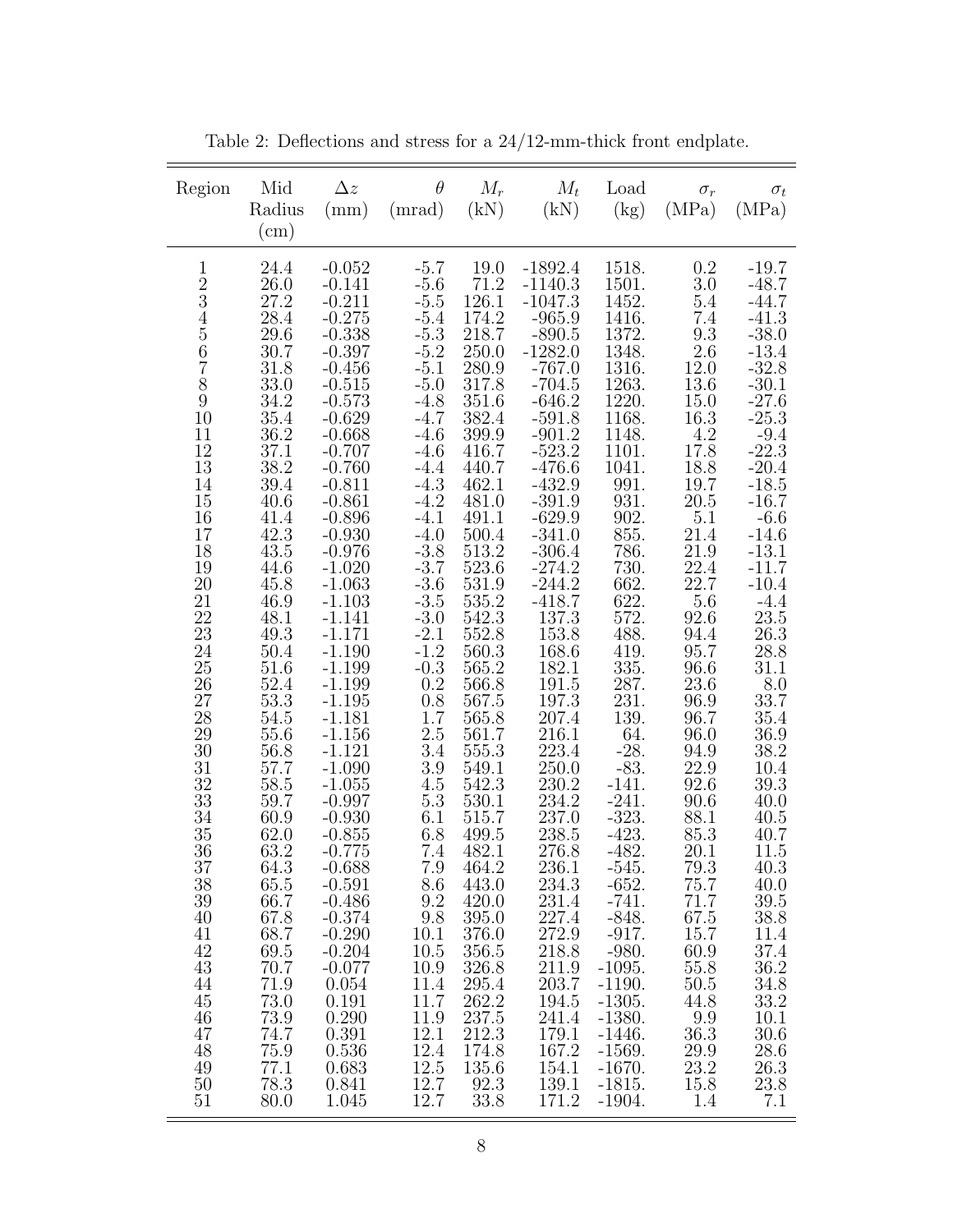| 24.4<br>$-0.128$<br>$-4.7$<br>31.5<br>$-1557.2$<br>1518.<br>0.3<br>$\mathbf{1}$<br>$\frac{2}{3}$<br>26.0<br>$-0.201$<br>$-926.6$<br>1501.<br>4.3<br>$-4.6$<br>100.0<br>$-842.0$<br>$7.0\,$<br>27.2<br>$-0.259$<br>$-4.5$<br>163.1<br>1452.<br>$\frac{9.3}{11.5}$<br>$\frac{3.2}{11.5}$<br>$\overline{4}$<br>28.4<br>$-0.312$<br>218.1<br>$-767.4$<br>1416.<br>$-4.4$<br>$\begin{array}{c} 5 \\ 6 \end{array}$<br>$268.7\,$<br>$-4.3$<br>1372.<br>29.6<br>$-0.363$<br>$-698.1$<br>30.7<br>$-0.412$<br>$-4.2$<br>$-1010.0$<br>1348.<br>306.6<br>$-583.9$<br>14.7<br>343.5<br>1316.<br>31.8<br>$-0.459$<br>$-4.1$                                                                                                                                                                                                                                                                                                                                                                                                                                                                                                                                                                                                                                                                                                                                                                                                                                                                                                                                                                                                                                                                                                                                                                                                                                                                                                                                                                                                                                                                                                                                                                                                                                                                                                                                                                                                                                                                                                                                                                                                                                                                                                                                                                                                                                                                                                                                                                                                                                                                                                                                                                                                                                                                                                                                                                                                                                                               |                                            | Mid<br>Region<br>Radius<br>$\rm(cm)$ | $\Delta z$<br>(mm) | $\theta$<br>(mrad) | $M_r$<br>(kN) | $M_t$<br>(kN) | Load<br>$\rm(kg)$ | $\sigma_r$<br>(MPa) | $\sigma_t$<br>(MPa)                                                                                                                                                                                                                                                                                                                                                                                                                                                                                                 |
|------------------------------------------------------------------------------------------------------------------------------------------------------------------------------------------------------------------------------------------------------------------------------------------------------------------------------------------------------------------------------------------------------------------------------------------------------------------------------------------------------------------------------------------------------------------------------------------------------------------------------------------------------------------------------------------------------------------------------------------------------------------------------------------------------------------------------------------------------------------------------------------------------------------------------------------------------------------------------------------------------------------------------------------------------------------------------------------------------------------------------------------------------------------------------------------------------------------------------------------------------------------------------------------------------------------------------------------------------------------------------------------------------------------------------------------------------------------------------------------------------------------------------------------------------------------------------------------------------------------------------------------------------------------------------------------------------------------------------------------------------------------------------------------------------------------------------------------------------------------------------------------------------------------------------------------------------------------------------------------------------------------------------------------------------------------------------------------------------------------------------------------------------------------------------------------------------------------------------------------------------------------------------------------------------------------------------------------------------------------------------------------------------------------------------------------------------------------------------------------------------------------------------------------------------------------------------------------------------------------------------------------------------------------------------------------------------------------------------------------------------------------------------------------------------------------------------------------------------------------------------------------------------------------------------------------------------------------------------------------------------------------------------------------------------------------------------------------------------------------------------------------------------------------------------------------------------------------------------------------------------------------------------------------------------------------------------------------------------------------------------------------------------------------------------------------------------------------------------|--------------------------------------------|--------------------------------------|--------------------|--------------------|---------------|---------------|-------------------|---------------------|---------------------------------------------------------------------------------------------------------------------------------------------------------------------------------------------------------------------------------------------------------------------------------------------------------------------------------------------------------------------------------------------------------------------------------------------------------------------------------------------------------------------|
| $-3.9$<br>$18.0\,$<br>34.2<br>422.2<br>$-471.1$<br>1220.<br>$-0.554$<br>$-3.\overline{8}$<br>$-3.7$<br>$10\,$<br>$19.5$<br>$5.0$<br>$21.2$<br>$22.3$<br>$23.3$<br>$35.4\,$<br>456.5<br>$-420.0$<br>$-659.6$<br>$-355.7$<br>1168.<br>$-0.599$<br>1148.<br>36.2<br>$-0.630$<br>$\begin{array}{c} 11 \\ 12 \end{array}$<br>476.7<br>$-3.6$<br>37.1<br>496.1<br>1101.<br>$-0.660$<br>$-3.4$<br>$-3.3$<br>$-3.2$<br>$-3.1$<br>$13\,$<br>38.2<br>1041.<br>522.7<br>$-311.8$<br>$-0.702$<br>$14\,$<br>$-270.5$<br>$991.$<br>$39.4\,$<br>$-0.741$<br>546.6<br>24.2<br>15<br>$-231.8$<br>931.<br>40.6<br>$-0.780$<br>567.7<br>902.<br>$-406.6$<br>$6.0\,$<br>16<br>41.4<br>$-0.806$<br>579.7<br>42.3<br>$-3.0$<br>855.<br>25.2<br>17<br>$-0.831$<br>$590.8\,$<br>$-183.8$<br>25.9<br>$-2.8$<br>786.<br>18<br>43.5<br>$-151.0$<br>$-0.865$<br>605.3<br>$-2.7$<br>$-2.5$<br>$-2.4$<br>19<br>$-120.4$<br>730.662.622.572.<br>$26.4\,$<br>44.6<br>$-0.898$<br>$\begin{array}{c} 617.4 \\ 627.2 \end{array}$<br>$-0.929$<br>$\substack{\text{-}92.0 \\ \text{-}208.6}$<br>$26.8\,$<br>$20\,$<br>45.8<br>632.5<br>$21\,$<br>$-0.957$<br>46.9<br>6.6<br>$-2.3$<br>22<br>27.2<br>48.1<br>$-0.984$<br>637.4<br>$-47.9$<br>$-2.2$<br>$-24.8$<br>23<br>488.<br>$27.4\,$<br>49.3<br>$-1.010$<br>641.1<br>$24\,$<br>$-2.0$<br>27.4<br>$50.4\,$<br>$-3.8$<br>$\frac{419}{335}$ .<br>287.<br>$-1.035$<br>642.5<br>15.4<br>27.4<br>25<br>51.6<br>$-1.058$<br>$-1.9$<br>641.7<br>52.4<br>$-65.1$<br>639.0<br>26<br>$-1.073$<br>$-1.8$<br>6.7<br>$231. \,$<br>53.3<br>27<br>37.7<br>$-1.088$<br>$-1.7$<br>635.6<br>27.1<br>$139. \,$<br>28<br>$26.9\,$<br>54.5<br>$-1.107$<br>629.0<br>52.6<br>$-1.6$<br>29<br>64.<br>$26.5\,$<br>$-1.125$<br>620.3<br>$\begin{array}{c} 65.9 \\ 77.5 \end{array}$<br>55.6<br>$-1.4$<br>$-28.$<br>$-1.3$<br>$-1.141$<br>30<br>56.8<br>26.0<br>609.6<br>$31\,$<br>57.7<br>26.7<br>$-83.$<br>$-1.152$<br>$-1.2$<br>600.2<br>6.3<br>$\frac{32}{33}$<br>$-141.$<br>$25.2\,$<br>$58.5\,$<br>$\textbf{-1.162}$<br>$-1.1$<br>590.3<br>89.6<br>$-241.$<br>$24.5\,$<br>$97.3\,$<br>$59.7\,$<br>$-1.175$<br>$-1.0$<br>574.3<br>$-323.$<br>$-423.$<br>$\frac{23.8}{22.9}$<br>34<br>103.6<br>60.9<br>$-1.186$<br>$-0.9$<br>556.6<br>62.0<br>108.3<br>35<br>$-1.196$<br>$-0.8$<br>537.0<br>63.2<br>$-1.204$<br>79.9<br>5.4<br>36<br>$-0.7$<br>516.1<br>$-482.$<br>$-545.$<br>21.1<br>494.8<br>37<br>64.3<br>-1.212<br>$-0.6$<br>111.1<br>38<br>$-1.219$<br>112.2<br>20.1<br>65.5<br>$-0.5$<br>470.8<br>$-652.$<br>39<br>$-1.224$<br>445.2<br>111.9<br>$-741.$<br>66.7<br>19.0<br>$-0.4$<br>$-1.229$<br>417.7<br>110.3<br>40<br>67.8<br>$-0.3$<br>$-848.$<br>17.8<br>68.7<br>$-1.232$<br>$-917.$<br>4.1<br>41<br>$-0.3$<br>396.8<br>96.3<br>42<br>$-1.234$<br>$-0.2$<br>$-980.$<br>69.5<br>375.4<br>104.9<br>16.0<br>43<br>$-1.236$<br>14.7<br>70.7<br>$-0.2$<br>343.5<br>100.1<br>$-1095.$<br>$13.2\,$<br>$-1.238$<br>44<br>71.9<br>$-0.1$<br>310.0<br>94.1<br>$-1190.$<br>73.0<br>$11.7\,$<br>$-1.239$<br>45<br>$-0.1$<br>274.9<br>86.9<br>$-1305.$<br>$2.6\,$<br>$-1.239$<br>73.9<br>248.6<br>$-1380.$<br>46<br>0.0<br>80.0<br>47<br>74.7<br>$-1.239$<br>221.9<br>74.0<br>9.5<br>0.0<br>$-1446.$<br>$-1.239$<br>182.6<br>48<br>63.8<br>7.8<br>75.9<br>0.1<br>$-1569.$<br>52.5<br>$-1.238$<br>49<br>77.1<br>0.1<br>141.7<br>$-1670.$<br>6.1<br>50<br>78.3<br>$-1.237$<br>0.1<br>96.7<br>39.2<br>$-1815.$<br>4.1<br>51<br>23.8<br>80.0<br>$-1.235$<br>0.1<br>35.5<br>$-1904.$<br>0.4 | $\begin{array}{c} 7 \\ 8 \\ 9 \end{array}$ | 33.0                                 | $-0.507$           | $-4.0$             | 384.7         | $-525.6$      | 1263.             | 16.4                | $-16.2$<br>$-39.6$<br>$-36.0$<br>$-32.8$<br>$-29.8$<br>$-10.5$<br>$-24.9$<br>$-22.4$<br>$-20.1$<br>$-17.9$<br>$-6.9$<br>$-15.2$<br>$-13.3$<br>$-11.6$<br>$-9.9$<br>$-4.2$<br>$-7.9$<br>$-6.4$<br>$-5.1$<br>$-3.9$<br>$-2.2$<br>$-2.0$<br>$-1.1$<br>$-0.2$<br>0.7<br>$-0.7$<br>1.6<br>$\frac{2.2}{2.8}$<br>3.3<br>$0.3\,$<br>$3.8\,$<br>$4.2\,$<br>$4.4\,$<br>4.6<br>0.8<br>4.7<br>4.8<br>4.8<br>4.7<br>1.0<br>4.5<br>4.3<br>4.0<br>3.7<br>0.8<br>$\begin{array}{c} 3.2 \\ 2.7 \end{array}$<br>$2.2\,$<br>1.7<br>0.2 |

Table 3: Deflections and stress for a 24-mm-thick rear endplate.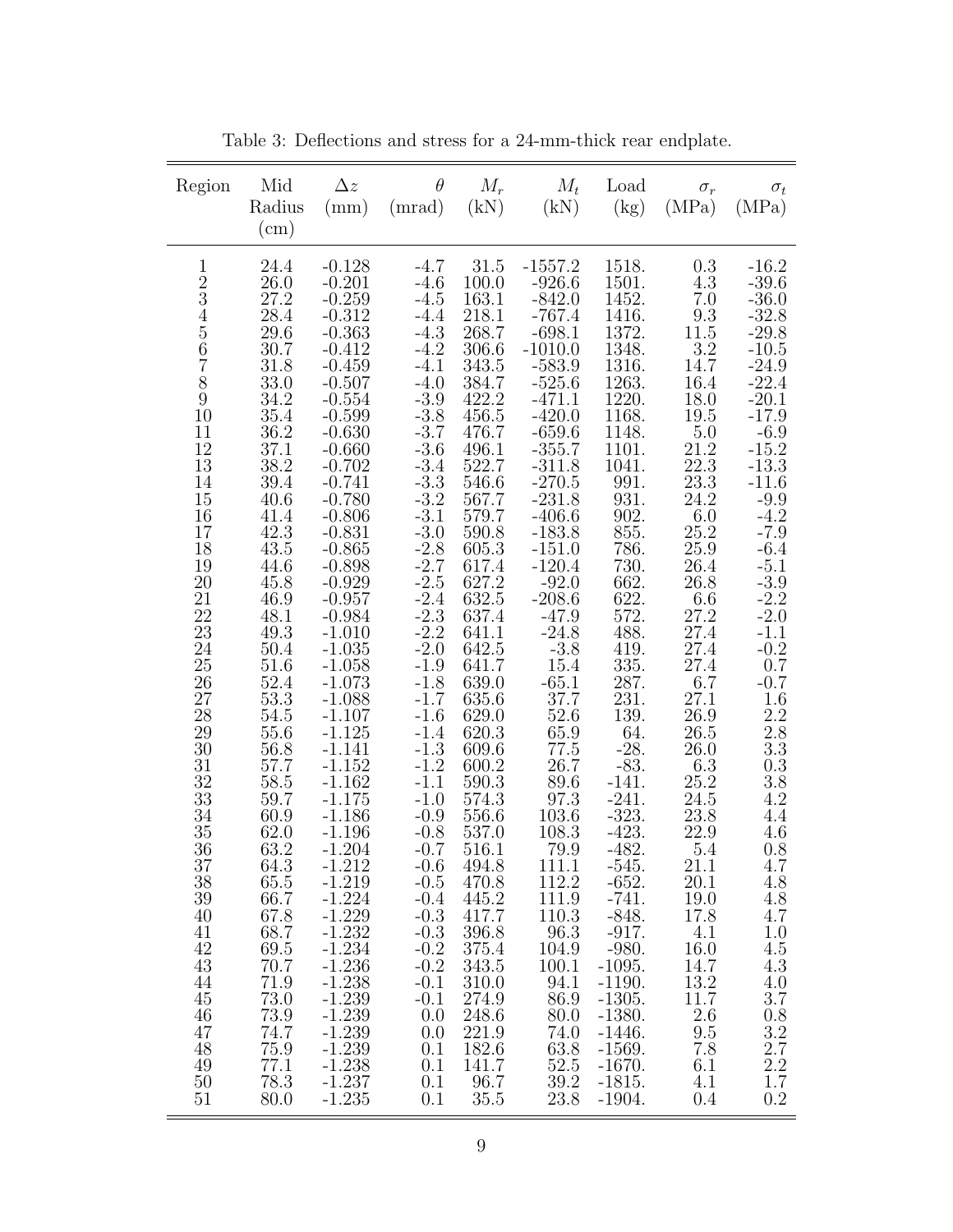

Figure 1: The displacement, deflection angle and radial stress in a 24/12-mmthick front endplate coupled to a 24-mm-thick rear endplate by inner and outer cylinders of the same length.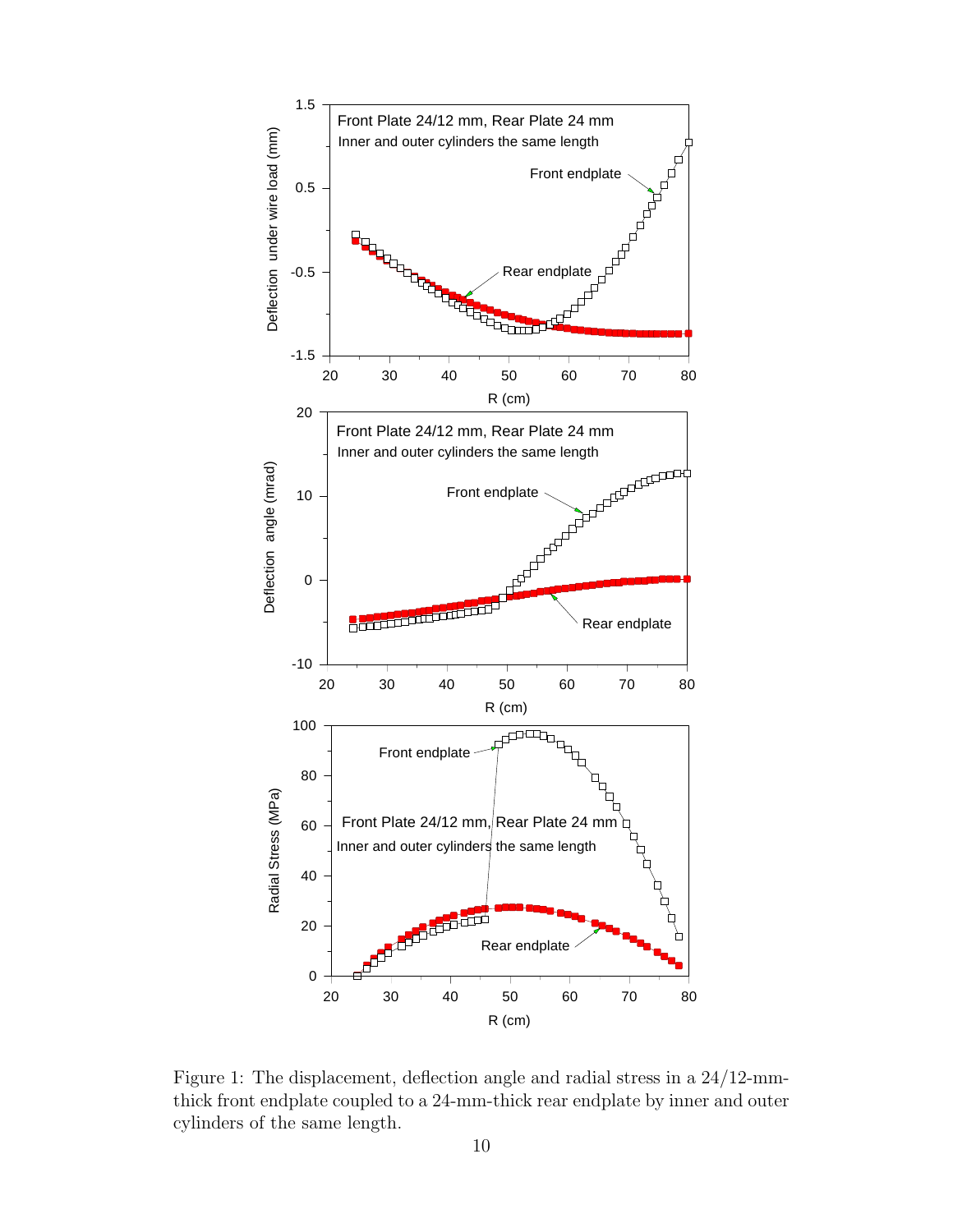

Figure 2: The displacement, deflection angle and radial stress in a 24/12 mm-thick front endplate coupled to a 24-mm-thick rear endplate by an outer cylinder 3.1 mm longer than the inner cylinder.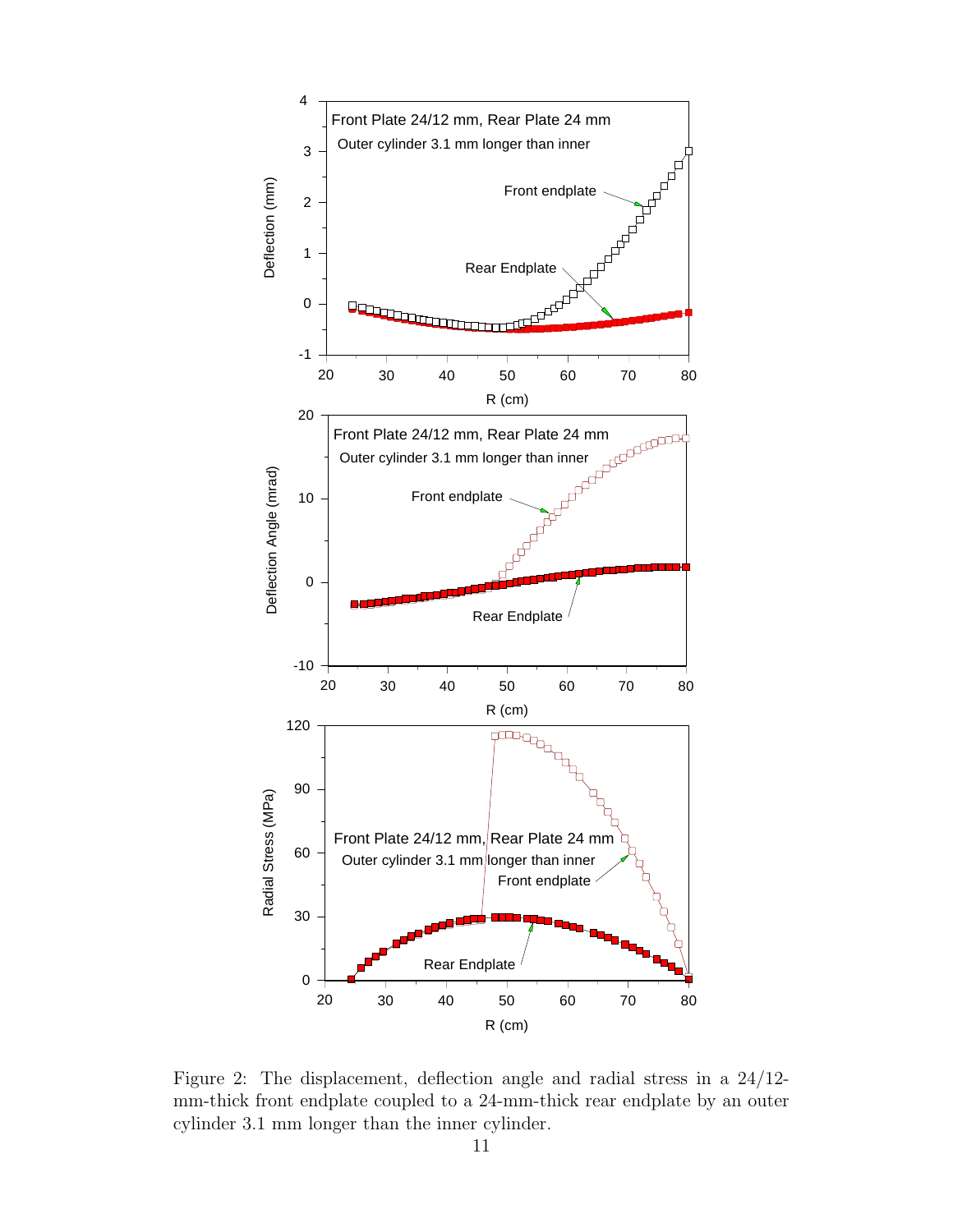To prepare the chamber for assembly in such a configuration, the front endplate would have to be distorted by 3.1 mm between its outer and inner radii. This requires a force of 250 kg distributed around its circumference. Figure 3 shows the profile of the front endplate if only this force is applied. Note that the maximum difference between the plate so distorted and the final profile under wire load is only 1.6 mm – the same difference as would occur if the inner and outer cylinders had the same lengths.



Figure 3: Displacements of a stepped front endplate and uniform rear endplate when coupled by an outer cylinder 3.1 mm longer than the inner cylinder for three possible stages of the chamber assembly.

Figure 3 also reveals that if the 3.1-mm-longer outer cylinder were installed together with the endplates prior to stringing the chamber, and the prestressing fixtures were released, the chamber would deform by about 1 mm, but this time the rear endplate would move away from the interior and the front endplate would moves towards it.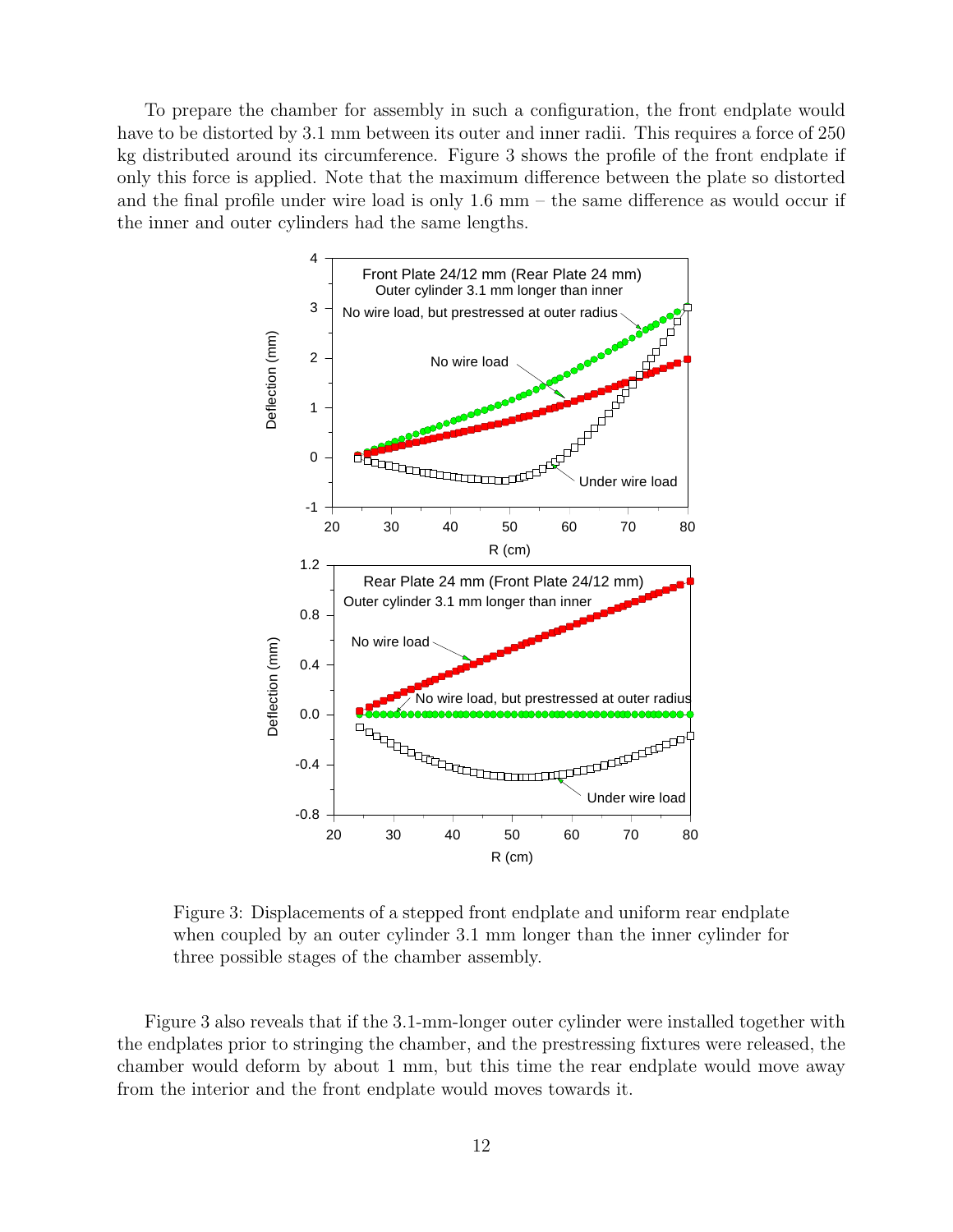## 4.3 Flat Front Plate with Equal-Length Cylinders

A simpler way to keep the displacements of the rear endplate equal at the inner and outer radii is to have the front endplate flat. Then now matter what the thickness of the front plate, the load sharing between inner and outer radius is the same and there is not tendency for the chamber to distort into a parallelogram.

A thickness of 14 mm for the front plate would keep the deflection under wire load the same as for the stepped 24/12-mm plate. Figure 4 summarizes results of calculations for this case.